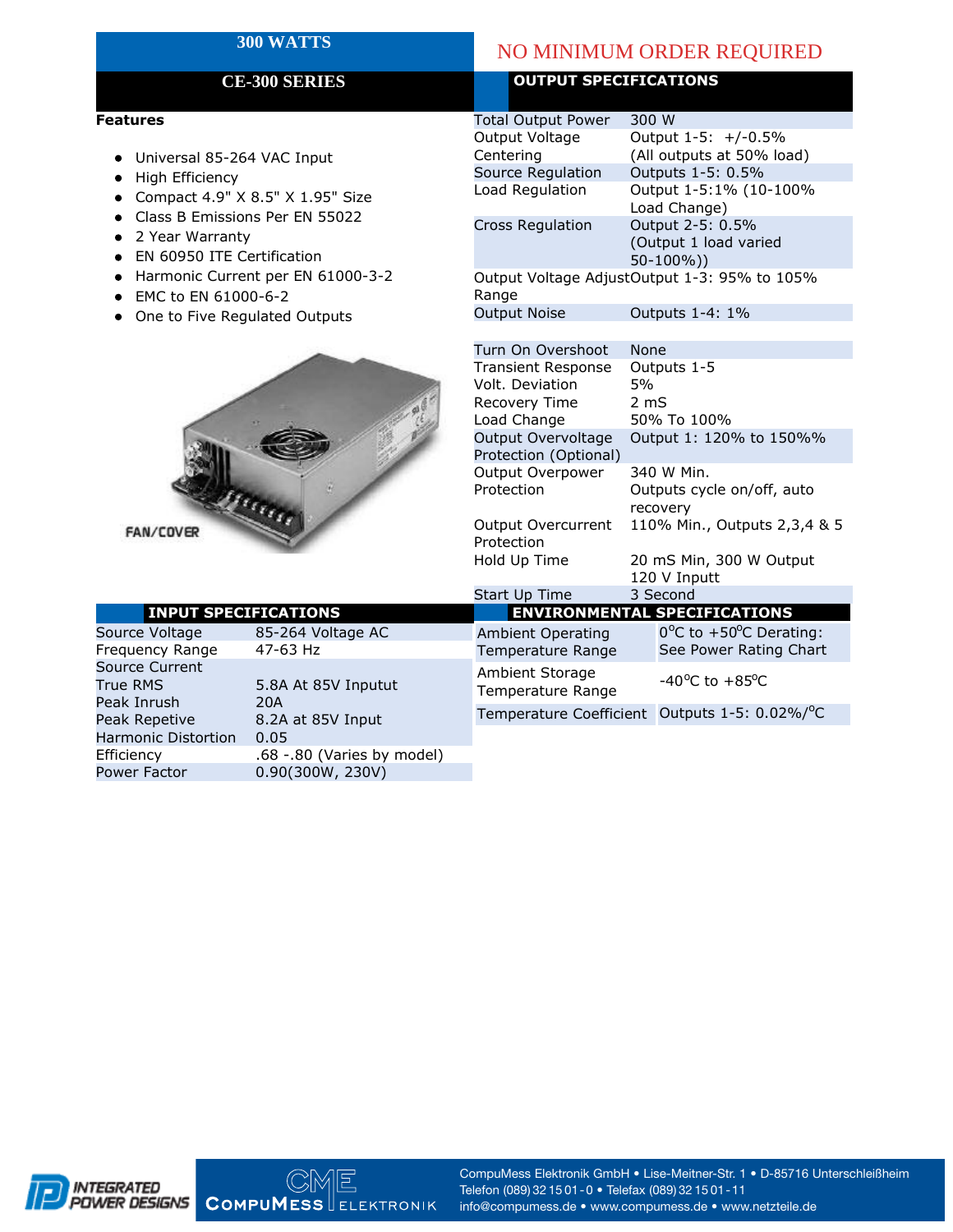|                                     | <b>SAFETY SPECIFICATIONS</b>                            |                                  |                 |                       | <b>GENERAL SPECIFICATIONS</b> |                                                 |                   |                                                                                   |                                        |  |
|-------------------------------------|---------------------------------------------------------|----------------------------------|-----------------|-----------------------|-------------------------------|-------------------------------------------------|-------------------|-----------------------------------------------------------------------------------|----------------------------------------|--|
| <b>Protection Class:</b><br>General |                                                         |                                  |                 | I Dielectric Strength |                               |                                                 |                   |                                                                                   |                                        |  |
|                                     |                                                         |                                  |                 |                       |                               | Reinforced Insulation                           |                   | 4242 VDC, Primary to                                                              |                                        |  |
| Overvoltage Category:               |                                                         | II                               |                 |                       |                               |                                                 | Secondary, 1 Sec. |                                                                                   |                                        |  |
|                                     |                                                         |                                  |                 |                       | <b>Basic Insulation</b>       |                                                 |                   |                                                                                   | 2121 VDC, Primary to<br>Ground, 1 Sec. |  |
|                                     | Pollution Degree:                                       |                                  |                 | 2                     |                               | 500 VDC, Secondary to<br>Operational Insulation |                   |                                                                                   |                                        |  |
| $_{\circ}$ LR                       |                                                         |                                  |                 |                       |                               |                                                 |                   | Ground, 1 Sec.                                                                    |                                        |  |
|                                     | Underwriters<br>UL 60950, Third Edition<br>Laboratories |                                  |                 |                       | Power Fail Signal             |                                                 |                   | Logic low with input power                                                        |                                        |  |
|                                     | File E137708                                            |                                  |                 |                       |                               |                                                 |                   | failure 2 mS minimum prior                                                        |                                        |  |
| $\boldsymbol{\mathcal{H}}$ as       |                                                         | UL Recognition CAN/CSA-C22.2 No. |                 |                       |                               |                                                 |                   | to output 1 dropping 1%<br>Remote On/Off (Optional) Contact closure shuts off all |                                        |  |
|                                     | Mark for Canada 60950:00<br>File E137708                |                                  |                 |                       | outputs                       |                                                 |                   |                                                                                   |                                        |  |
|                                     | <b>TUV</b>                                              | EN 60950:2000                    |                 |                       |                               |                                                 |                   | Remote Sense (outputs 1 230mV compensation of                                     |                                        |  |
|                                     |                                                         |                                  |                 |                       | & 2)<br>Weight                |                                                 |                   | 3.3 Lbs.                                                                          | output cable losses                    |  |
| ce                                  |                                                         | Low Voltage Directive            |                 |                       |                               |                                                 |                   |                                                                                   |                                        |  |
|                                     |                                                         | <b>MODEL LISTING</b>             |                 |                       |                               |                                                 |                   |                                                                                   |                                        |  |
| <b>Model</b>                        |                                                         | Output 1                         | <b>Output 2</b> |                       |                               | Output 3                                        | <b>Output 4</b>   |                                                                                   | <b>Output 5</b>                        |  |
| CE-300-5001                         |                                                         | $+5V/40A$                        | $+24V/4A$       |                       |                               | $+12V/6A$                                       | $-5V/1A$          |                                                                                   | $-12V/2A$                              |  |
| CE-300-5002                         |                                                         | $+5V/40A$                        | $+12V/8A$       |                       |                               | $-12V/6A$                                       | $-5V/1A$          |                                                                                   | $+24V/2A$                              |  |
| CE-300-5003                         |                                                         | $+5V/40A$                        | $+12V/8A$       |                       |                               | $+24V/3A$                                       | $-15V/1A$         |                                                                                   | $+15V/2A$                              |  |
| CE-300-5004                         |                                                         | $+5V/40A$                        | $+24V/4A$       |                       |                               | 24V/3A                                          | $-12V/1A$         |                                                                                   | $+12V/2A$                              |  |
| CE-300-5005                         |                                                         | $+24V/8A$                        | $+12V/8A$       |                       |                               | $+5V/6A$                                        | $-15V/1A$         |                                                                                   | $+15V/2A$                              |  |
| CE-300-5006                         |                                                         | $+24V/8A$                        | 24V/4A          |                       |                               | $+5V/6A$                                        | $-15V/1A$         |                                                                                   | $+15V/2A$                              |  |
| CE-300-5012                         |                                                         | $+5V/40A$                        | $+28V/3A$       |                       |                               | $+12V/6A$                                       | $-5V/2A$          |                                                                                   | $-12V/2A$                              |  |
| CE-300-5013                         |                                                         | $+5V/40A$                        | 3.3V/6A         |                       |                               | $+24V/4A$                                       | $-5V/1A$          |                                                                                   | $+12V/2A$                              |  |
| CE-300-4001                         |                                                         | $+5V/40A$                        | $+12V/8A$       |                       |                               | $-5V/5A$                                        |                   |                                                                                   | $-12V/2A$                              |  |
| CE-300-4002                         |                                                         | $+5V/40A$                        | $+24V/4A$       |                       |                               | $+24V/4A$                                       |                   |                                                                                   | $-12V/2A$                              |  |
| CE-300-4003                         |                                                         | $+5V/40A$                        | $+24V/4A$       |                       |                               | $+15V/4A$                                       |                   |                                                                                   | $-15V/2A$                              |  |
| CE-300-4004                         |                                                         | $+24V/8A$                        | $+12V/8A$       |                       |                               | $+5V/5A$                                        |                   |                                                                                   | $-12V/2A$                              |  |
| CE-300-4005                         |                                                         | $+5V/40A$                        | $-5.2V/12A$     |                       |                               | $+5V/4A$                                        |                   |                                                                                   | $-12V/2A$                              |  |
| CE-300-4006                         |                                                         | $+24V/8A$                        | $+12V/8A$       |                       |                               |                                                 |                   | $-12V/1.5A$                                                                       | 5V/2A                                  |  |
| CE-300-4009                         |                                                         | $+24V/8A$                        | $+12V/8A$       |                       |                               | $+5V/5A$                                        |                   |                                                                                   | $-12V/2A$                              |  |
| CE-300-4011                         |                                                         | $+5V/40A$                        | $+3.3V/12A$     |                       |                               |                                                 | $+12V/2A$         |                                                                                   | $-12V/2A$                              |  |
| CE-300-3001                         |                                                         | $+5V/40A$                        | $+12V/8A$       |                       |                               | $-12V/6A$                                       |                   |                                                                                   |                                        |  |
| CE-300-3002                         |                                                         | $+5V/40A$                        | $+12V/8V$       |                       |                               | $+24V/3A$                                       |                   |                                                                                   |                                        |  |
| CE-300-3003                         |                                                         | $+5V/40A$                        | $+15V/6A$       |                       |                               | $-15V/4A$                                       |                   |                                                                                   |                                        |  |
| CE-300-3004                         |                                                         | $+12V/16A$                       | $-12V/8A$       |                       |                               | $+5V/6A$                                        |                   |                                                                                   |                                        |  |
| CE-300-3006                         |                                                         | $+5V/40A$                        | $+3.3V/12A$     |                       |                               |                                                 | $+12V/2A$         |                                                                                   |                                        |  |
| CE-300-2001                         |                                                         | $+5V/40A$                        | $+24V/4A$       |                       |                               |                                                 |                   |                                                                                   |                                        |  |
| CE-300-2002                         |                                                         | $+12V/16A$                       | $-12V/8A$       |                       |                               |                                                 |                   |                                                                                   |                                        |  |
| CE-300-2003                         |                                                         | $+15V/13A$                       | $-15V/6A$       |                       |                               |                                                 |                   |                                                                                   |                                        |  |
| CE-300-2004                         |                                                         | $+24V/8A$                        | $-24V/A4$       |                       |                               |                                                 |                   |                                                                                   |                                        |  |
| CE-300-1001                         |                                                         | 5V/60A                           |                 |                       |                               |                                                 |                   |                                                                                   |                                        |  |
| CE-300-1002                         |                                                         | 12V/25A                          |                 |                       |                               |                                                 |                   |                                                                                   |                                        |  |
| CE-300-1003                         |                                                         | 15V/20A                          |                 |                       |                               |                                                 |                   |                                                                                   |                                        |  |
| CE-300-1004                         |                                                         | 24V/12A                          |                 |                       |                               |                                                 |                   |                                                                                   |                                        |  |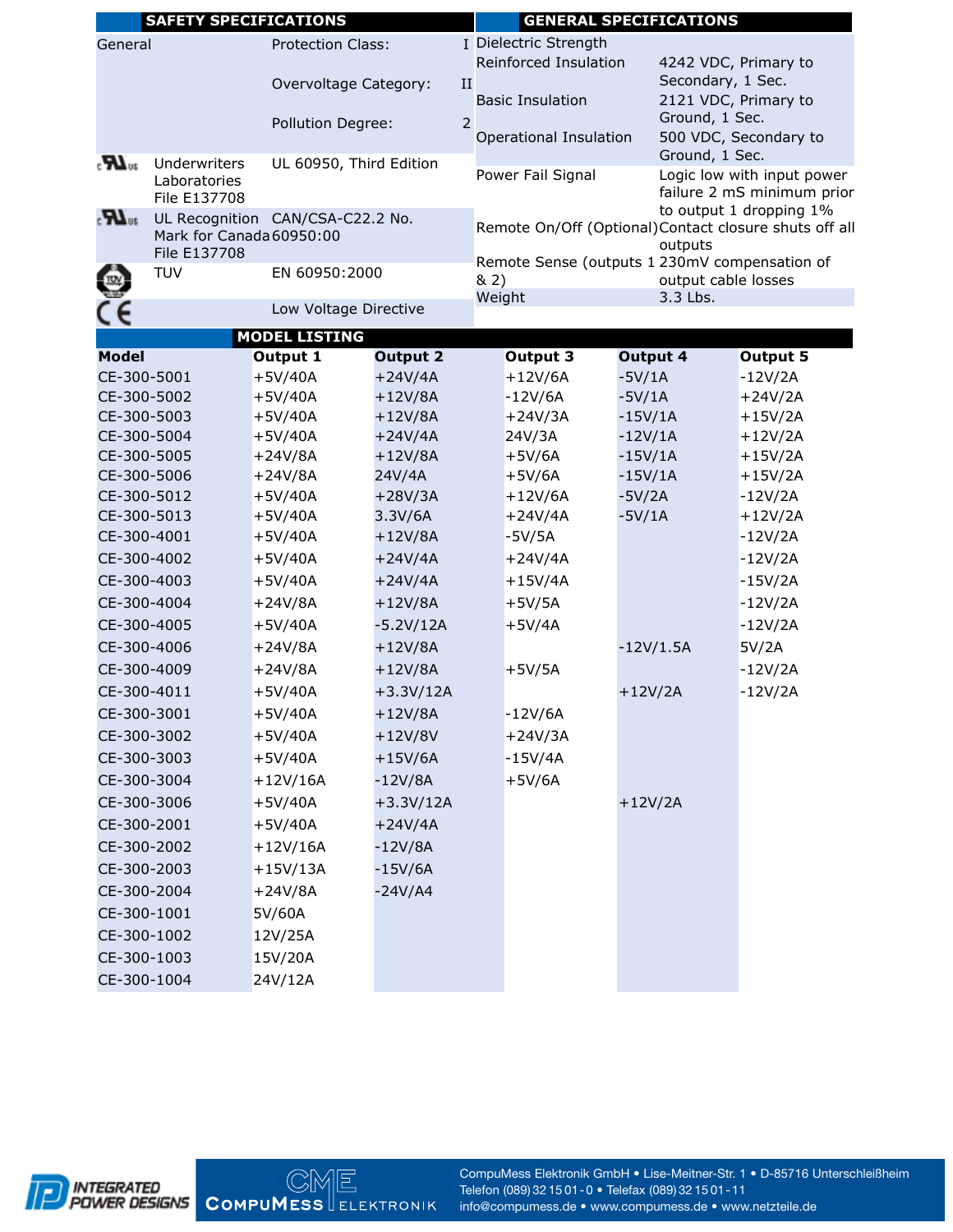#### **Notes**

Consult factory for alternate output configuration.

Consult factory for positive, negative or floating output 2.

Refer to Application Information for complete output power ratings.

All specifications are maximum at  $25^{\circ}$ C unless otherwise stated and are subjected to change without notice.

Specify optional power fail, overvoltage protection or remote on/off when ordering. CE-300-4006: TUV only



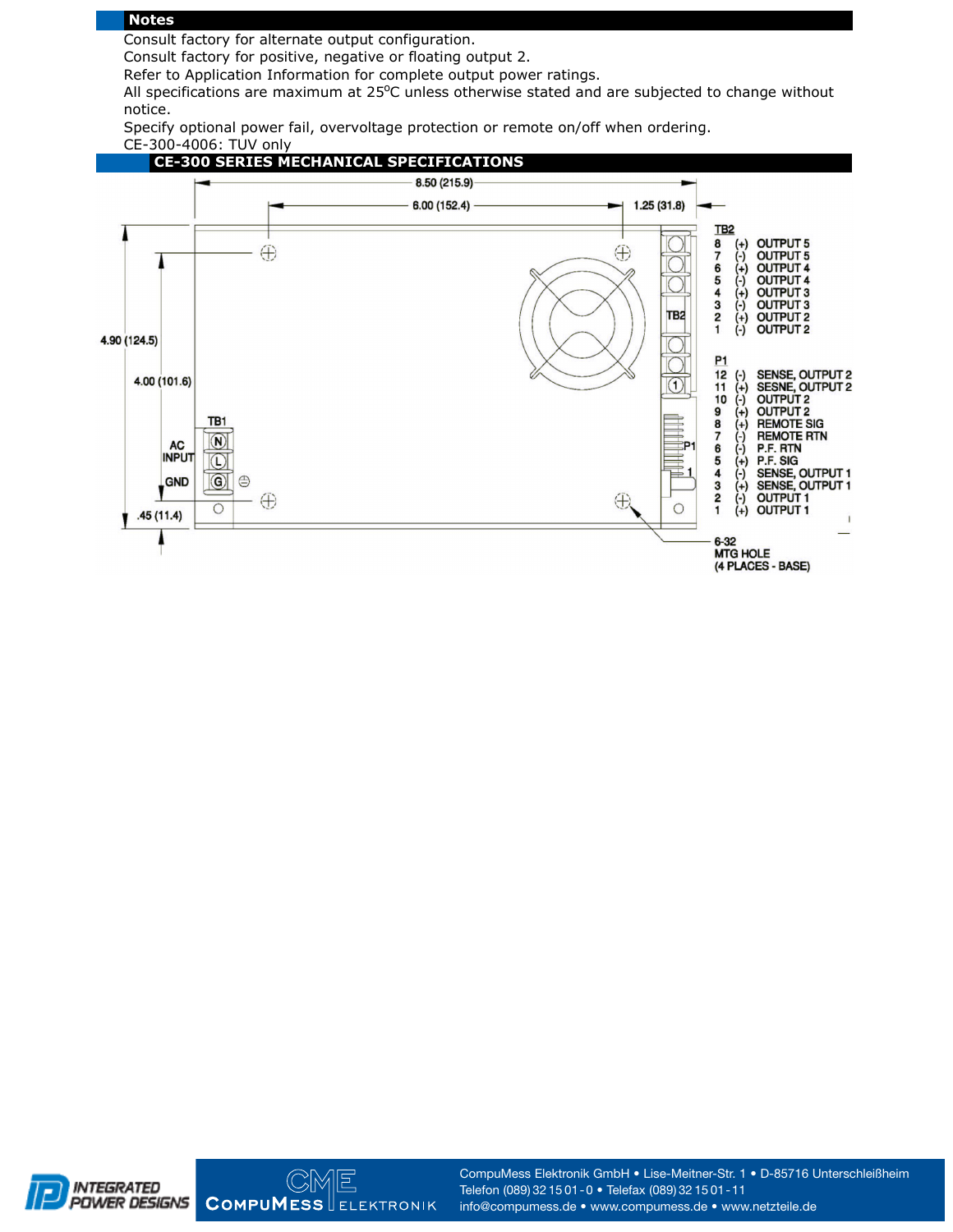

# ALL DIMENSIONS: INCHES (MM)



#### **CONNECTOR SPECIFICATIONS**

Terminal Block with 6-32 screws on 0.325 centers mates with  $#6.0.25$  inch wide spade<br>terminals. (10 in-lb max) TB2DC Output Terminal Block with 6-32 screws on 0.325 centers mates with #6.0.25 inch wide spade terminals. (10 in-lb max)

+/- DC Output 10-32 threaded studs mate with tongue terminals.

...<br>100 breakaway header mates with Molex 22-01-2127 or equivalent crimp terminal P1 Option/Sense housing with Molex 6459 or equivalent crimp terminal.